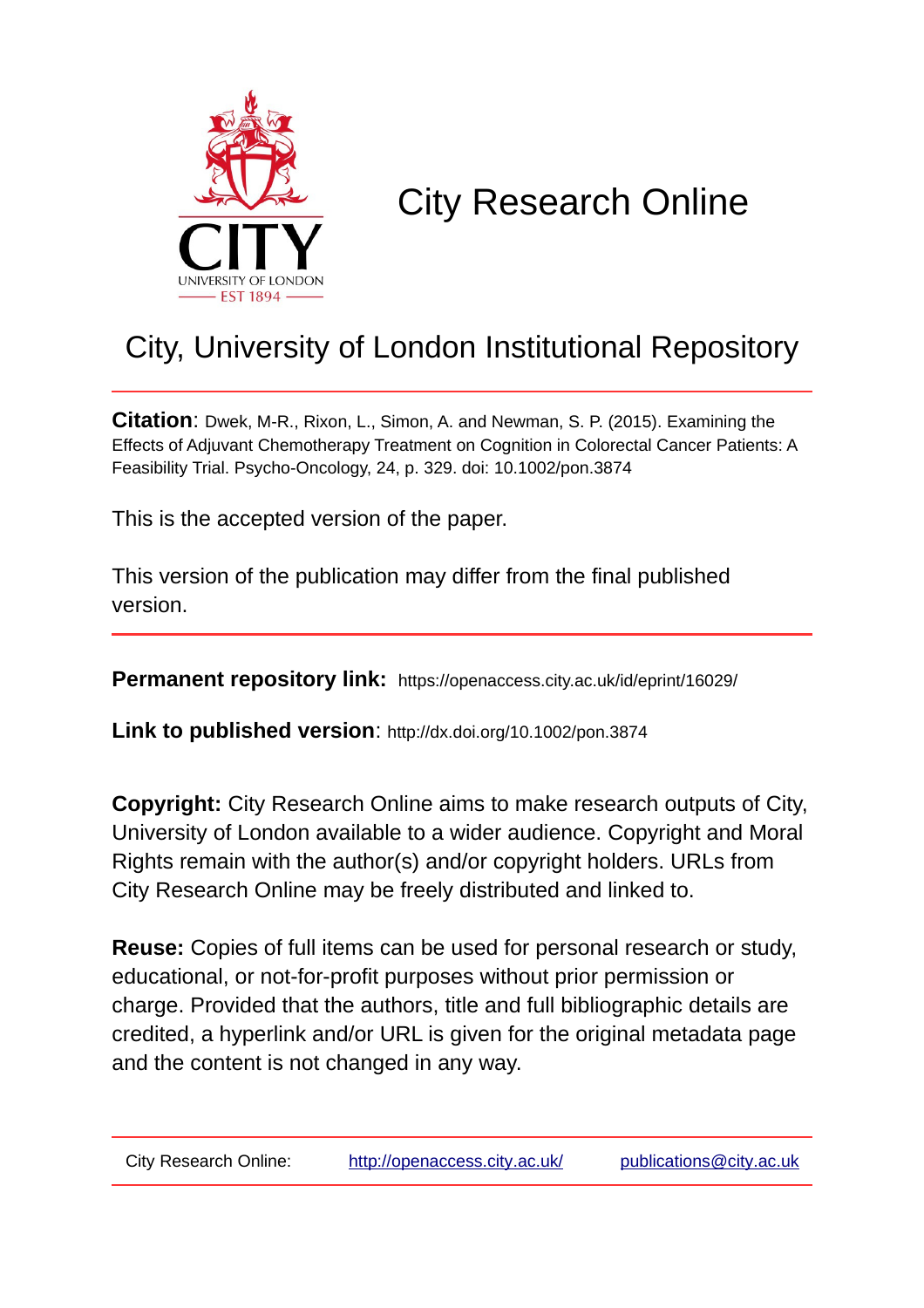# **Examining chemotherapy-related cognitive changes in colorectal cancer patients: a feasibility trial**

Marie-Rose Dwek<sup>1</sup>

<sup>1</sup> School of Health Sciences, City University London, London, UK

Email: [Marie-Rose.Dwek.2@city.ac.uk](mailto:Marie-Rose.Dwek.2@city.ac.uk)

Dr Lorna Rixon<sup>1</sup>

<sup>1</sup> School of Health Sciences, City University London, London, UK

Email: Lorna.Rixon.1@city.ac.uk

Dr Catherine Hurt $<sup>1</sup>$ </sup>

<sup>1</sup>School of Health Sciences, City University London, London, UK

Email: Catherine.Hurt.1@city.ac.uk

Stanton Newman<sup>1</sup>

 $1$  School of Health Sciences, City University London, London, UK

Corresponding author:

Professor Stanton Newman, School of Health Sciences, City University London,

10 Northampton Square, London EC1V 0HB

Email: Stanton.Newman.1@city.ac.uk. Phone: +44 (0)207 040 5829.

Fax: +44 (0) 207 040 0875.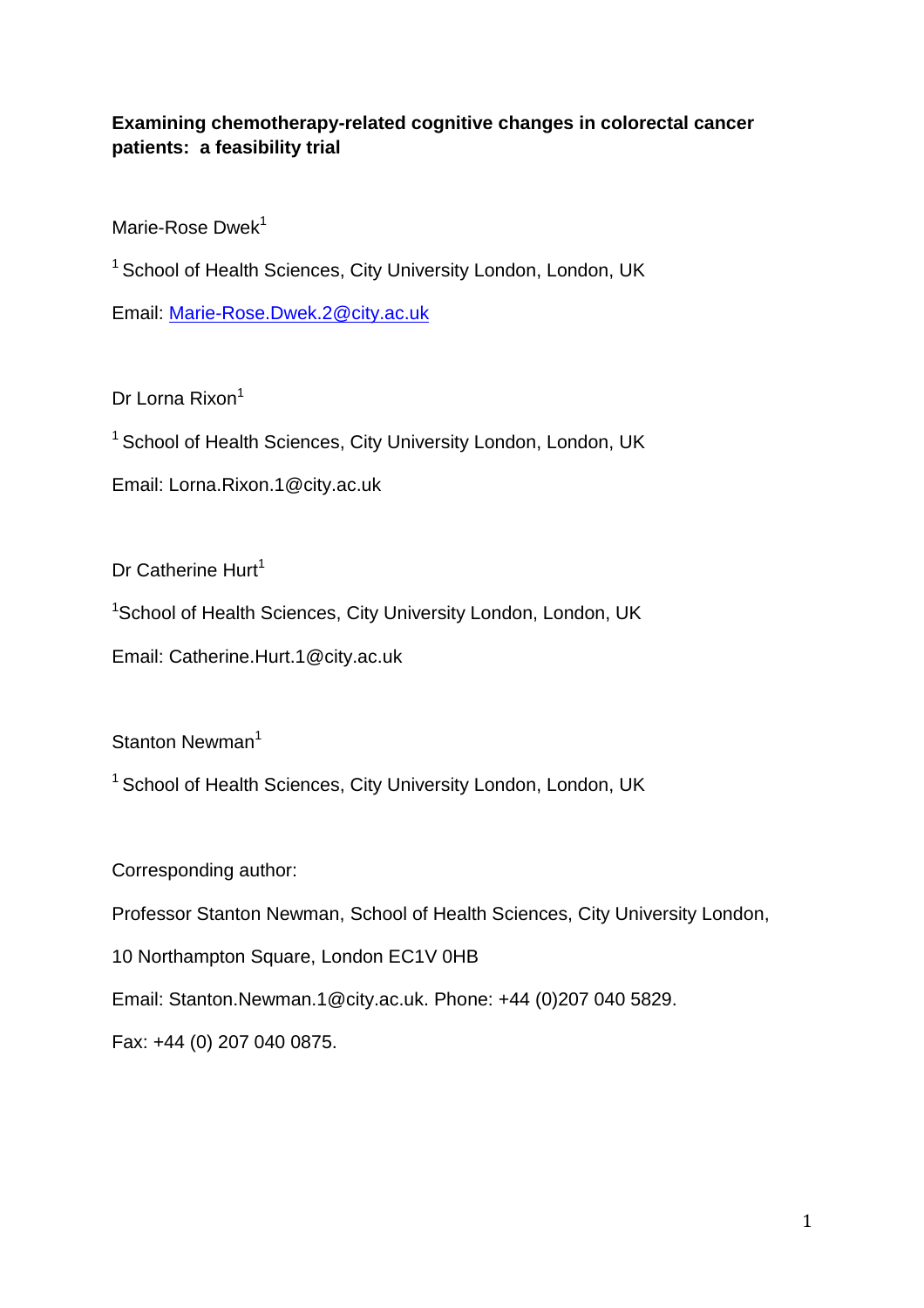# **Abstract**

Introduction: Research suggests that chemotherapy may be related to decline in patients' cognitive functions.

Objectives: To assess the feasibility and acceptability of a multi-site study designed to examine the nature and extent of chemotherapy-related cognitive changes in colorectal cancer patients.

Method: Data was collected over 8 months using objective and self-reported measures of cognitive functioning and self-reported quality of life, fatigue and mood questionnaires. The assessment battery was administered pre- and midchemotherapy treatment to a consecutive sample of colorectal cancer patients across three London-based NHS Trusts. Participants included patients who had undergone colorectal surgery and were scheduled to have adjuvant chemotherapy treatment, or no further cancer treatment.

Main outcome measures: Recruitment procedures, rate of recruitment, suitability of exclusion/inclusion criteria, acceptability of data collection procedures and the battery, and attrition rates.

Results: From 1 April 2014 to 1 December 2014, 42 eligible participants were invited to take part in the trial. Of the 17 that completed pre-chemotherapy assessments, only 1 withdrew at follow-up due to reasons of ill health from disease recurrence. All participants completed the entire battery and indicated that they found the trial acceptable.

# Conclusions:

*What went wrong*: Strained researcher resources; loss of eligible participants to competing studies, restrictive upper age limit.

*Possible solutions*: Removal of upper age limit, an increased dedicated research team to increase rate of recruitment.

The Protocol is feasible with suggested amendments and is acceptable to patients and medical teams. Acceptability of trial to medical teams is further evidenced by requests of collaboration from two additional London based NHS Trusts.

*Lessons learned*: This feasibility trial provides evidence to other researchers designing similar studies in this area of an acceptable design and the need for appropriate funding for resources to recruit a large enough consecutive sample of solid tumour cancer patients.

# **1. Introduction**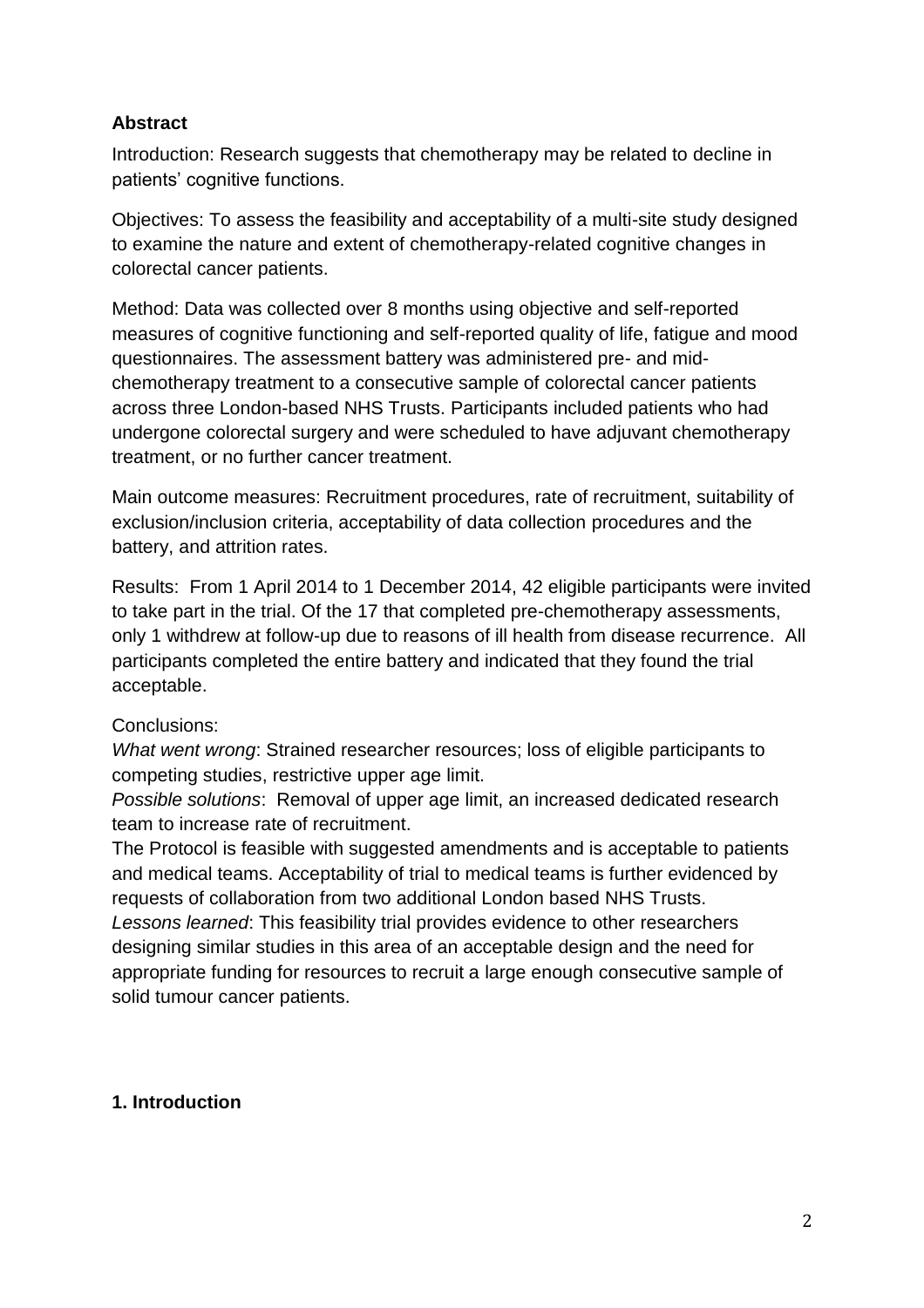Research suggests that chemotherapy may be related to a decline in cognitive functions such as memory and attention in some solid tumour cancer patients (Collins, Mackenzie, Stewart, Bielajew, and Verma, 2009; Myers, 2009; Weis, Poppelreuter and Bartsch, 2009; Wefel, Lenzi, Theriault, Davis and Meyers, 2004). However, the presence, extent and course of any cognitive decline and whether or not it causes observable difficulties for patients remain unclear.

The majority of research studies to date have explored cognitive function in cancer patients after treatment has been completed (Vardy, Wefel, Ahles, Tannock and Schagen, 2008). Few studies have measured patients' cognitive function prior to the commencement of chemotherapy treatment and hence these studies do not have any baseline. Measuring cognitive function both before and after chemotherapy would make it possible to identify changes occurring during treatment and the duration of such treatment induced changes.

An additional limitation of existing studies is that they have often lacked a comparison group (e.g. cancer patients who have not required chemotherapy) against which to compare cognitive function scores. Furthermore, the majority of cognitive research to date has focussed on female breast cancer patients. This has precluded an exploration of gender differences in relation to cognitive decline.

This study examines the feasibility of a protocol designed to examine the nature and extent of chemotherapy related cognitive changes in colorectal cancer ("CRC") patients (the "Protocol")(Dwek, Rixon, Simon, Hurt and Newman, 2015). Given the proposed scale of the study, it was considered appropriate to first conduct a feasibility trial (the "Trial"). It is good practice and important for research to carry out this type of feasibility trial prior to a full study (Arain, Campbell, Cooper, and Lancaster, 2010). The Trial would determine the resources required, whether the Protocol could be implemented as designed, or whether any alterations were necessary.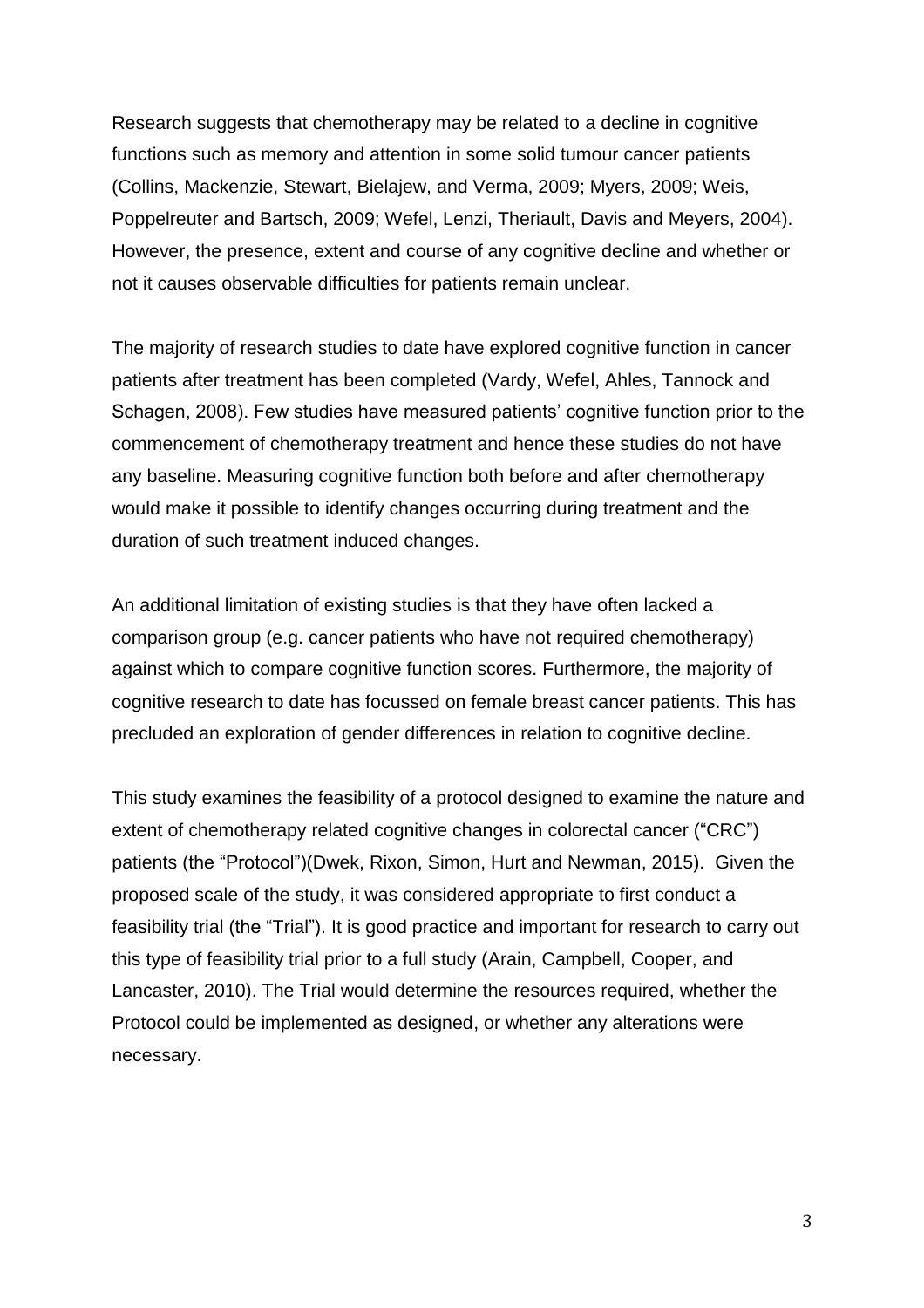# **2. Objectives**

Bowen et al (2009) suggested eight general areas of focus that may be addressed by feasibility studies for proposed interventions. This was narrowed to four areas, as the Trial did not involve an intervention. (See Table 1, which defines how the areas of focus correspond to the Trial objectives).

| uwiy 11711 yuu yi 1 yyuu uliu 111ul yw joyu 1 yo                                                       |                                                                                                                                                      |
|--------------------------------------------------------------------------------------------------------|------------------------------------------------------------------------------------------------------------------------------------------------------|
| <b>Areas of Focus</b>                                                                                  | <b>Trial Objectives</b>                                                                                                                              |
| <b>Implementation</b> (the extent to<br>which and the likelihood that<br>the proposed multi-site study | To what extent can the recruitment procedures be<br>carried out as proposed? How willing are the<br>clinical teams to facilitate and/or help recruit |
| can be fully implemented in<br>accordance with the Protocol <sup>1</sup> )                             | participants?                                                                                                                                        |
| <b>Practicality</b> (an exploration of                                                                 | Capacity of staff and logistics.                                                                                                                     |
| the extent to which the                                                                                |                                                                                                                                                      |
| Protocol may be delivered                                                                              |                                                                                                                                                      |
| given available resources and<br>$time^1$                                                              |                                                                                                                                                      |
| <b>Acceptability</b> (how will the                                                                     | Acceptability of the data collection procedures and                                                                                                  |
| individual recipients (both                                                                            | assessments to participants and clinicians?                                                                                                          |
| patients and clinicians) react                                                                         |                                                                                                                                                      |
| to the procedures and                                                                                  |                                                                                                                                                      |
| assessments <sup>1</sup> )                                                                             |                                                                                                                                                      |
| <b>Practicality</b>                                                                                    | Attrition rates and time needed to collect and                                                                                                       |

#### **Table 1: Areas of Focus and Trial Objectives**

<sup>1</sup>These are an adaptation of the definitions of each area of focus provided by Bowen et al, 2009

analyse data

2.1 The primary objectives of this Trial were to evaluate:

#### *2.1.1. Recruitment procedures*

In order to assess the maximum number of eligible participants, the most efficient procedures for recruitment were examined in order to establish and confirm the:

a) Extent to which the suggested recruitment procedures could be carried out as proposed

b) Similarities/differences in recruitment procedures between the three collaborating London based NHS Trusts (the 'Trusts')

- c) Extent to which the clinical teams were supportive of the Trial
- d) Ease of identifying eligible participants
- e) Number of eligible participants per Trust.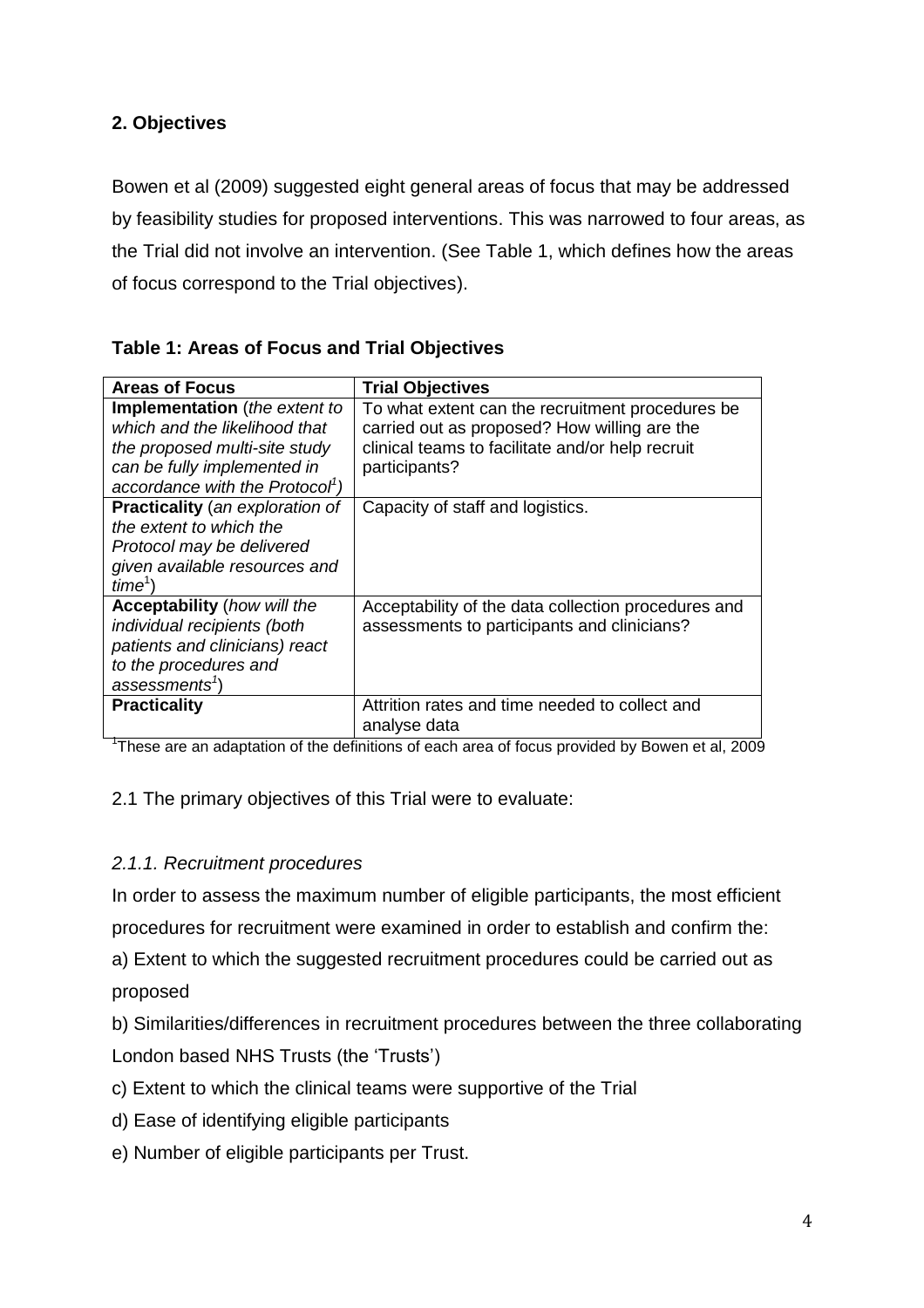#### *2.1.2 Participant numbers*

A critical issue was to examine the patient flow as determined by the consent rate of eligible participants entering this Trial (Ross-McGill, Hewison, Hirst, Dowswell, Holt, Brunskill, & Thornton, 2000; Burrows, Gan, Gallus, Wallace, & Burrows, 2001; Carfoot, Dickson, Williamson, 2002) in order to:

- a) Determine the time necessary to recruit a sufficient sample
- b) Make projections of the funding and resources needed to execute an appropriately powered multi-site study
- c) Assess the suitability of inclusion/exclusion criteria.

# *2.1.3 Methodology/testing of data collection procedures and assessments*

The piloting and assessing acceptability of the proposed technique of data collection (Carfoot, Dickson, Williamson, 2002) according to the Protocol, was important, as each participant was required undergo a series of neuropsychological assessments and questionnaires (the "Battery").

# *2.1.4 Attrition rates*

Similar research in breast cancer treatment suggests that attrition rates in longitudinal cohort studies range from 10% to 33% (Hurria, Rosen, Hudis, Zuckerman, et al, 2006; Reid-Arndt, Hsieh, Perry, 2010; Vearncombe, Rolfe, Wright, Pachana, Andrew, Beadle, 2009; Wefel, Saleeba, Buzdar, Meyers, 2010). The extent to which these data would be generalisable to the proposed population who differed in age, gender, cancer type and course of treatment needed to be determined.

# **Ethical Approval**

Ethical approval was obtained from the NHS Health Research Authority – NRES Committee South-West Cornwall & Plymouth in August 2013. As part of the approval process it was also necessary to obtain a patient's perspective and view of the proposed Trial. Therefore prior to commencing the Trial an advertisement was posted on the Macmillan's Cancer Support online community noticeboard [\(http://community.macmillan.org.uk/volunteering/noticeboard/default.aspx\)](http://community.macmillan.org.uk/volunteering/noticeboard/default.aspx) and also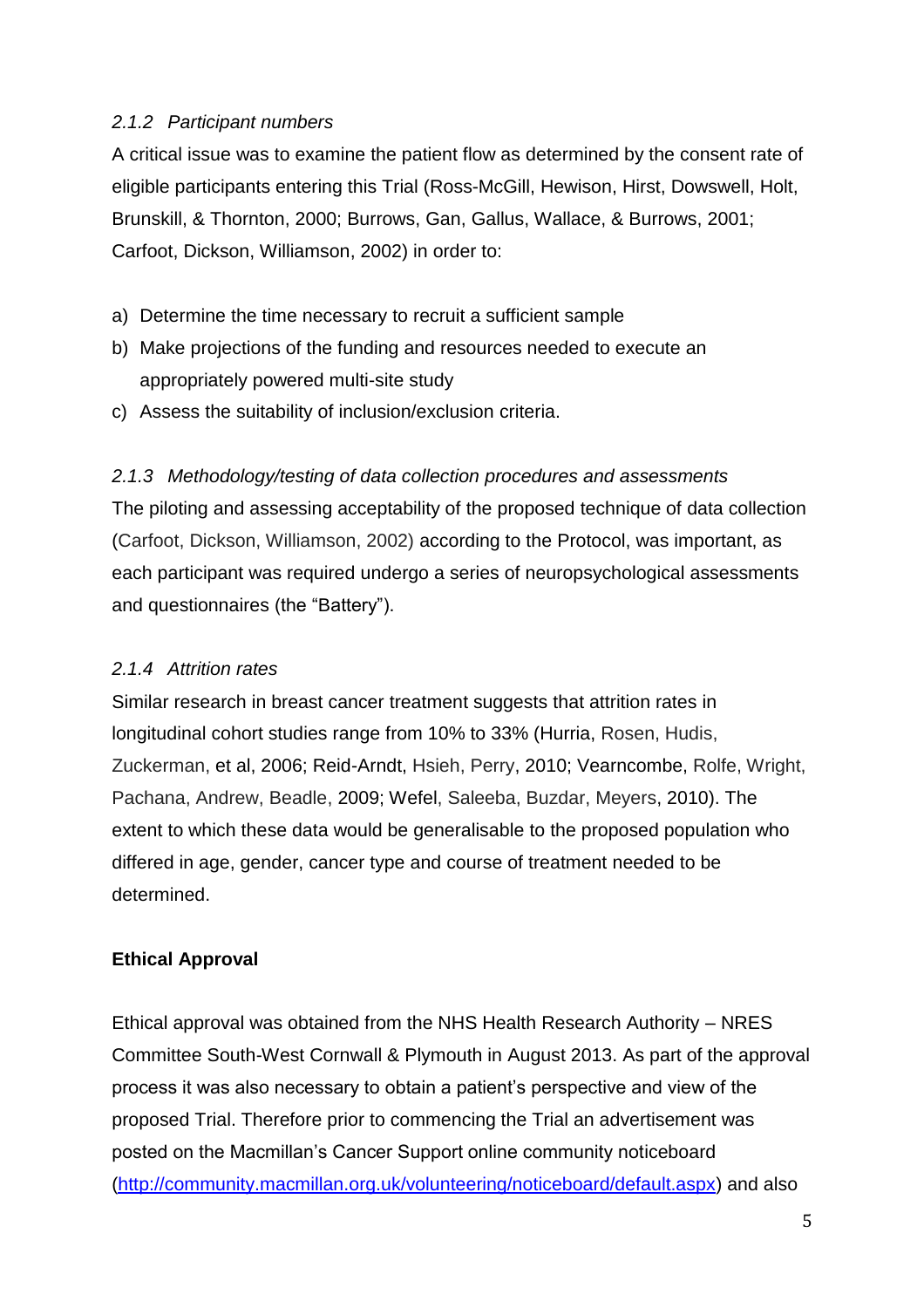# on Beating Bowel Cancer's patient forum

[\(http://www.beatingbowelcancer.org/forum\)](http://www.beatingbowelcancer.org/forum/), asking bowel cancer patients for their general opinions and thoughts on the Trial. The feedback received was positive. The study was considered to be "worthwhile".

# **3. Methods**

In accordance with the Protocol, a longitudinal cohort study was implemented between 1 April 2014 and 1 December 2014 inclusive (the 'Trial Period'). Data was collected at:

- 'T1" post-surgery and prior to chemotherapy treatment
- 'T2" twelve to fourteen weeks after first scheduled chemotherapy treatment or 3 months post surgery (as appropriate)
- 'T3" three months after last scheduled chemotherapy treatment or approximately 6 months after T2 (as appropriate).

# *3.1 Participants*

During the Trial Period, a consecutive sample of patients between the ages of 18 and 65, diagnosed with resectable CRC under the care of the CRC team were invited to participate.

Eligibility required patients to:

- a) Have undergone colorectal surgery
- b) Not have distant metastases; and
- c) Require adjuvant chemotherapy treatment or no post-surgery treatment at all.

Patients with prior exposure to chemotherapy and those with significant psychiatric or medical comorbidities, which might affect ability to participate in the Trail, were excluded. Patients could not enter the Trial if they were unable to read and speak English.

# *3.2 Measures*

The measures used are detailed in the Protocol (Dwek et al, 2015).

# *3.3 Trial sample size*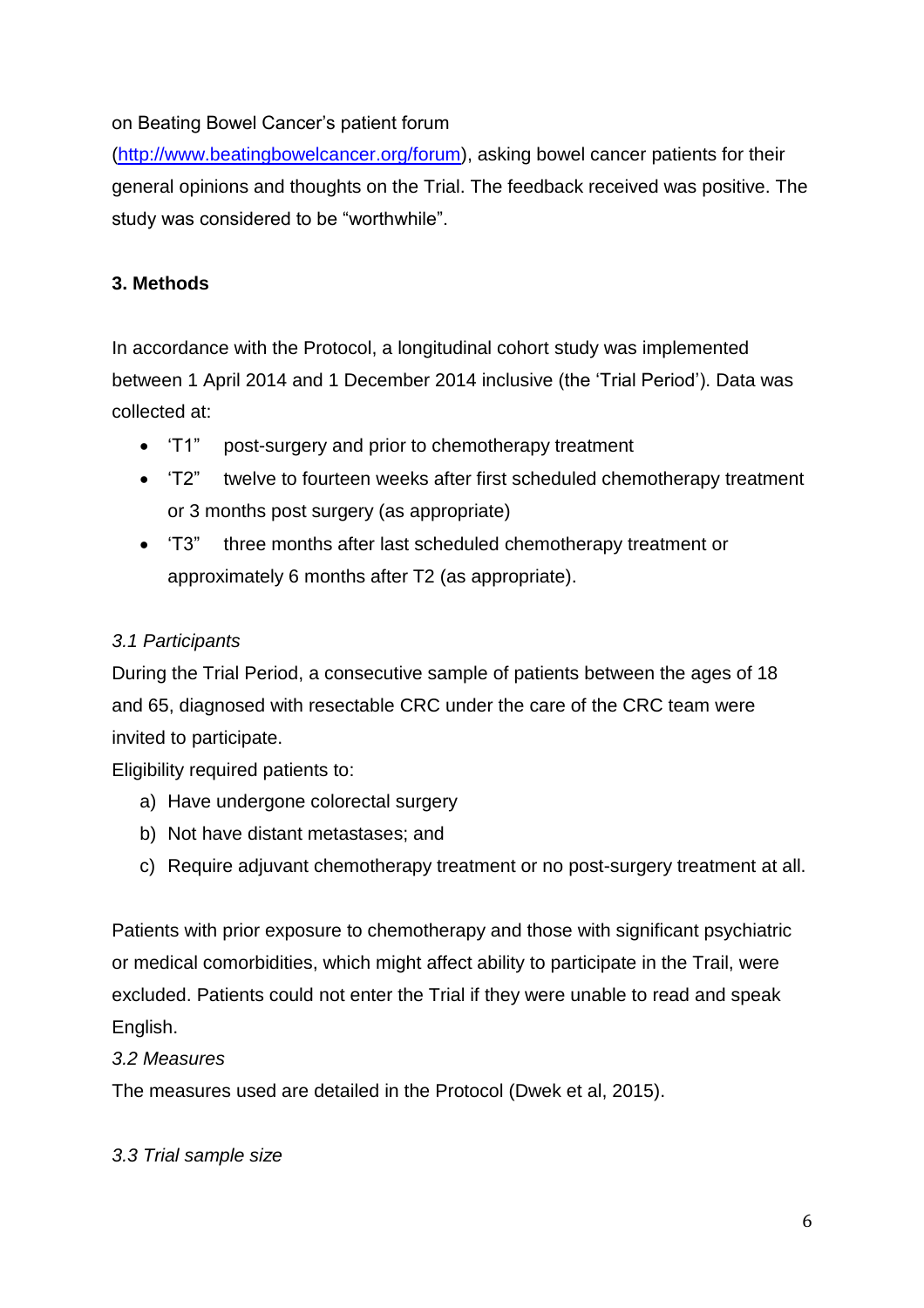Extrapolating from the Protocol's power calculation and assuming a total sample size of 156 participants (78 per group) to be recruited over 18 months, an average of eight to ten patients per calendar month would need to be consented into the Trial.

#### *3.4 Procedure*

Potential participants were identified at the weekly CRC multi-disciplinary team (MDT) meetings held by each Trust.

Proposed recruitment procedures were as follows:

- At the participant's post-surgery follow-up appointment, typically three to six weeks after surgery ('OPA'), a member of the clinical team would introduce the researcher to the patient.
- The researcher would then provide the patient with written information about the Trial and answer questions raised.
- The patient would be asked if they would be willing to be contacted by telephone within a few days to discuss participation in the Trial. Patients who agreed to participate were then given an appointment to meet with the researcher either at the hospital or at home.

Those patients who did not wish to participate after reviewing the information sheets were not contacted again.

T1 assessments were planned to take place one to two weeks after the OPA and prior to the patient's first scheduled chemotherapy appointment or at a parallel point in time for the surgery-only group. Eligible participants were to be consented into the Trial immediately prior to T1. The assessments for T1 were expected to take each participant approximately 2 hours and 30 minutes to complete.

At the end of T1 participants were advised that they would be contacted again via telephone within approximately 10 to 12 weeks to arrange the meeting for T2. T2 would be scheduled for between 12 and 14 weeks after T1 or between cycle 6 and cycle 7 in the case of the chemotherapy treatment group and at a parallel point in time for the surgery only group.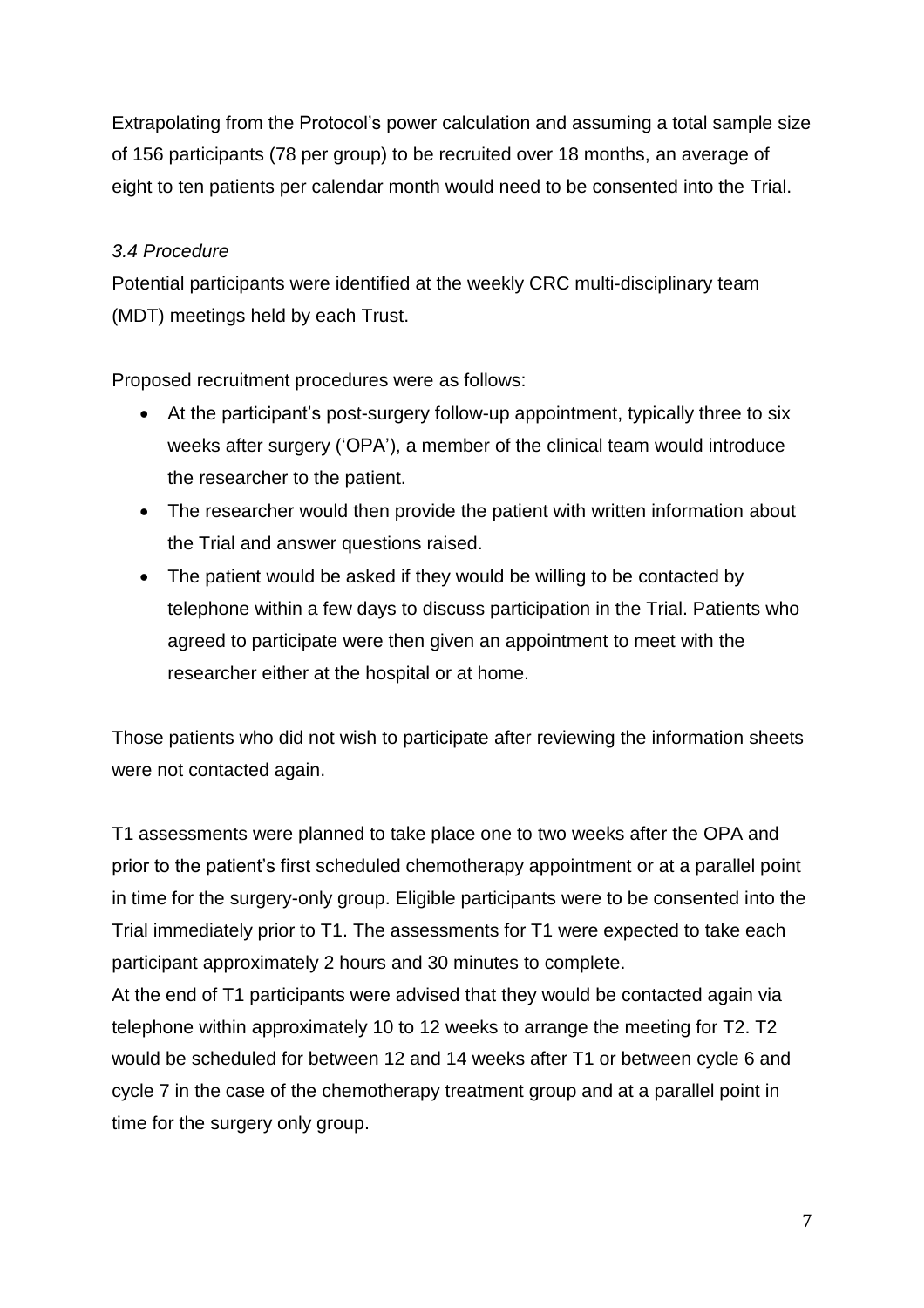The same process would be utilised for T3, with assessments carried out at participants' homes at approximately 3 months after the final scheduled chemotherapy treatment, and at a similar point in time for the surgery-only participants.

Based on the sample size calculation set out in the Protocol, the attrition rate could not exceed 22%.

# **4. Results**

#### *4.1Recruitment procedures*

The Trial indicated that procedures were quite similar at each Trust. At all Trusts the surgery-only follow-up appointments were more difficult to determine than the chemotherapy patients.

#### *4.2 Participant numbers*

Recruiting from three Trusts (six hospital sites), attending all MDT's, surgical and chemotherapy clinics whilst also carrying out all assessments exceeded the single researcher's capacity; indicating that recruitment would require additional staff.

The surgery only control group proved more complex to recruit, as there were multiple surgeons at each hospital site making it difficult to identify all follow up OPAs. In addition eligible surgery-only participants approached by the researcher often refused participation as they asserted that they had completed treatment. Forty-two CRC patients across 3 Trusts were invited to participate during the Trial Period, twenty-three agreed and were consented, however six changed their minds prior to completing T1. At the end of the Trial Period seventeen had completed T1 and eight T2. Sixteen of the seventeen remained in the Trial after the Trial Period and completed T2. One patient withdrew after T1 due to the appearance of a new cancer lesion. The sample at T1 was made up from 35% males and 65% females with a mean age of 58.7 years.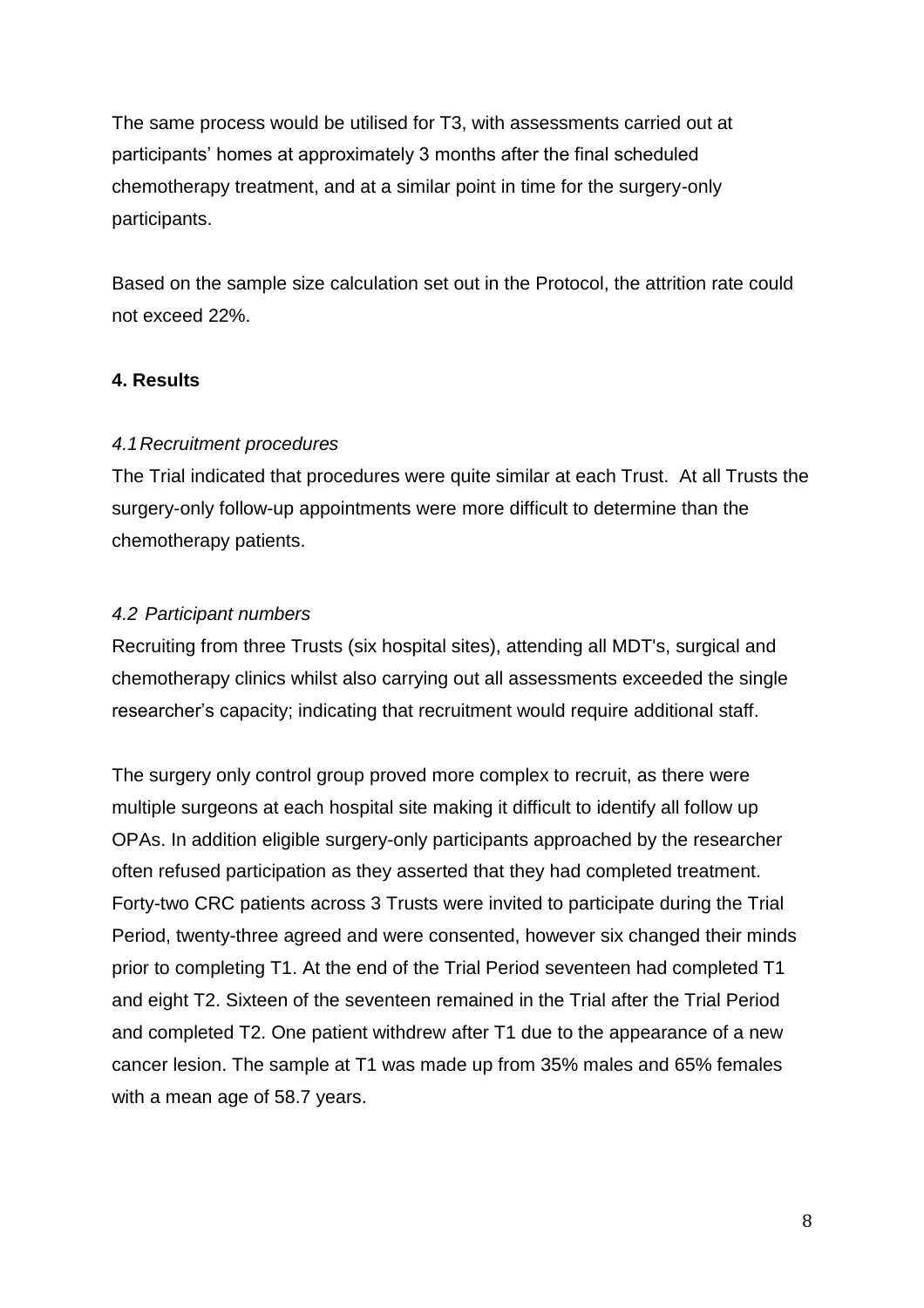Thirteen of the seventeen participants (76 %) were in the chemotherapy group. However, one participant was advised to start chemotherapy treatment several weeks after completing T1 and another that started in the chemotherapy group stopped treatment after three cycles but continued in the Trial.

The rate of recruitment was approximately three per month once the recruitment procedures and working practices were established. This indicated that significantly more research capacity and sites were required as it would take approximately four years to recruit the 156 participants required with the current resource.

# *Inclusion/exclusion criteria*

Eligible participants were lower in number than expected in part due to the inclusion/exclusion criteria, age and also competing trials. Following ethics approval the age criterion was altered to have no upper age limit to increase recruitment.

# *4.3Methodology/Testing of data collection procedures and assessments*

All participants completed the full Battery. Consequently the administration of the Battery was deemed appropriate.

A suitable testing environment was achieved by administering the Battery in a quiet space both at the hospitals and participants' homes.

At the completion of T1, participants were asked how they felt about the assessments. The comments made suggested that participants in both groups found the design, methods and procedures employed in the Trial appropriate.

ID 1: "*this was very enjoyable*" ID 14: *"It took my mind off things, I enjoyed doing it*"

# *4.4 Attrition rates*

During the Trial Period, attrition at T2 was very low with only 1 participant withdrawing due to ill health. All participants who completed T1 expressed a desire to continue in the Trial. Continued participation in the Trial would suggest that the proposed multi-site study is worthwhile.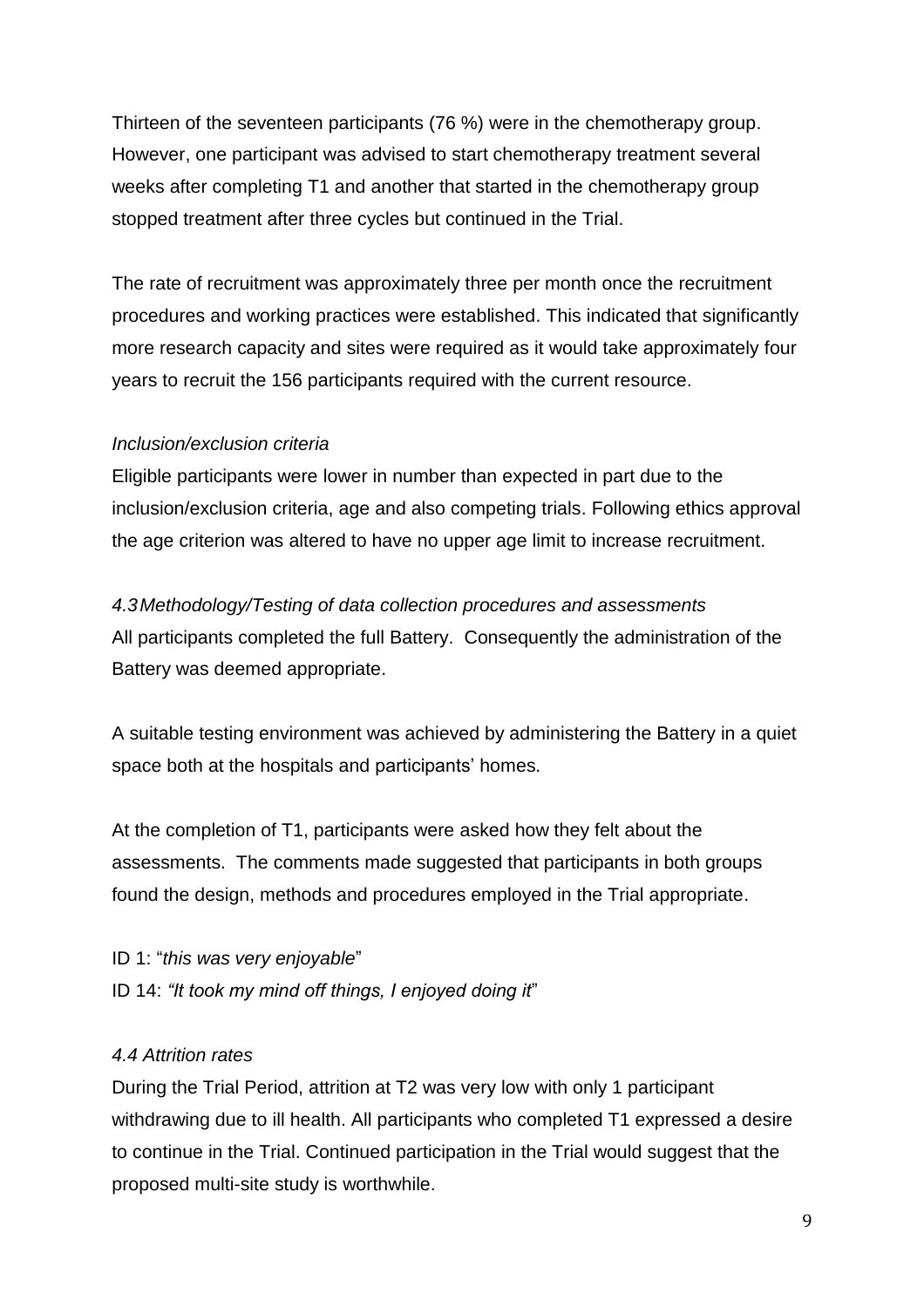# **Conclusions**

The Trial provided evidence that the Protocol is feasible subject to increasing the number of researchers and collaborating sites both to improve recruitment rates and to prevent clashes with assessments.

One possible solution to improving the rate of recruitment was implemented during the Trial Period, by removing the upper age limit for eligible participants. This has since made a difference in number of consented participants.

The number of patients consenting to the Trial and a very low attrition rate suggests that many CRC patients are willing to participate and that the Battery is feasible and well tolerated by patients.

Another strength of the proposed Protocol evidenced during the Trial was the acceptability of the multi-site study to clinical teams demonstrated by requests of collaboration from two additional London based NHS Trusts. In addition, the Trial provides valuable information to other neuropsychologists interested in the cognitive effect of chemotherapy treatments in the form of a realistic plan. It also makes clear the requirement for sufficient funding and resources. This could in turn allow for a large multi-institutional study across several English speaking cities and/or countries. All institutions could administer the same neuropsychological battery to a very large number of solid tumour cancer patients and pool all data as suggested by the International Cancer and Cognition Task Force (Wefel, Lenzi, Theriault, Davis and Meyers, 2011).

One potential limitation of the proposed study however, is that the majority of patients had never heard of chemotherapy related cognitive changes, which may cause concern and/or priming effects. However, in the event that priming does occur it will do so in both the chemotherapy group and the surgery only group, so useful comparisons between the groups of any observed objective changes may still be made. In addition, any possible priming effects will not prohibit the researchers from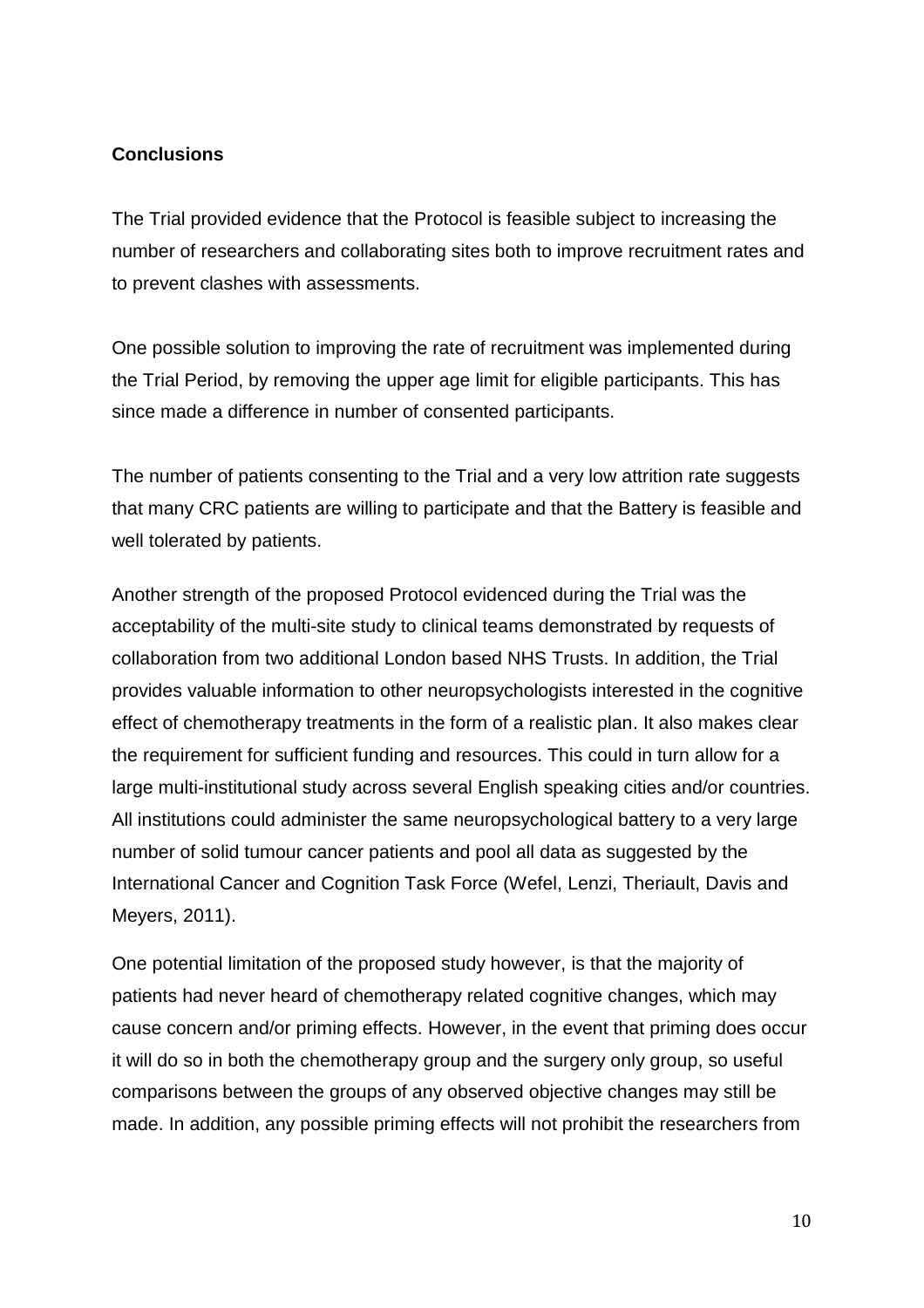being able to examine the impact of chemotherapy related subjective cognitive changes on the individuals' quality of life.

# **Word count: 2216 (excluding the title page, abstract and references)**

# **Sponsors:**

**City University London PhD studentship. Funded Marie-Rose Dwek's PhD.** 

**Post script: Funding from Barts Charity was subsequently awarded to City University London in order to run an extended study and appoint further researchers. Grant Number: 477/2313**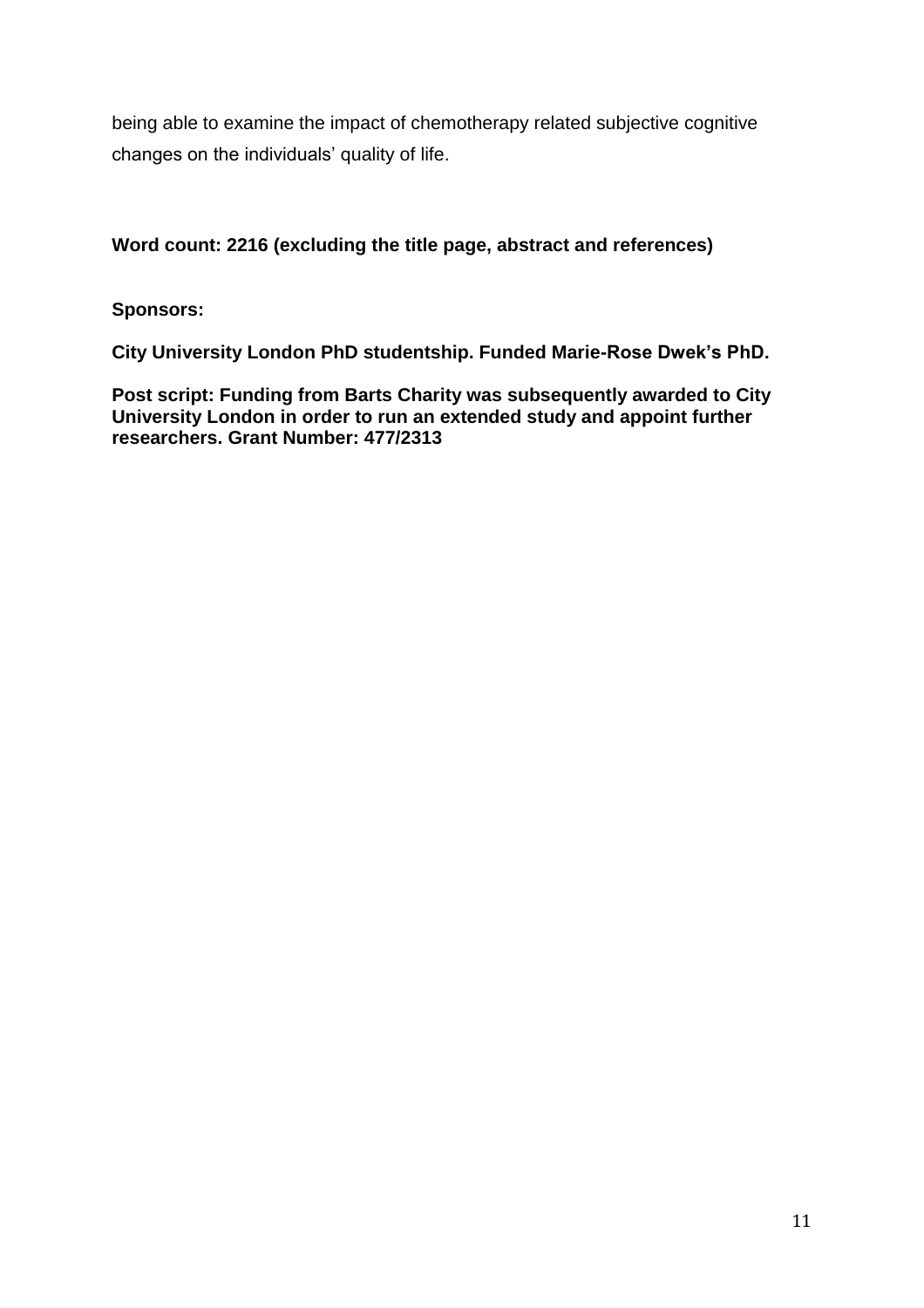# **References**

Arain, M., Campbell, M. J., Cooper, C. L., & Lancaster, G. A. What is a pilot or feasibility study? A review of current practice and editorial policy. *BMC Medical Research Methodology*, 2010; **10(1):** 67. DOI: 10.1186/1471-2288-10-67

Bowen, D. J., Kreuter, M., Spring, B., Cofta-Woerpel, L., Linnan, L., Weiner, D., ... & Fernandez, M. (2009). How we design feasibility studies. *American journal of preventive medicine,* 2009*;* **36(5):** 452-457. DOI:10.1016/j.amepre.2009.02.002

Burrows, R. F., Gan, E. T., Gallus, A. S., Wallace, E. M., & Burrows, E. A. A randomised double‐blind placebo controlled trial of low molecular weight heparin as prophylaxis in preventing venous thrombolic events after caesarean section: a pilot study. BJOG: *An International Journal of Obstetrics & Gynaecology*, 2001; **108(8):** 835-839. DOI: 10.1111/j.1471-0528.2001.00198.x

Carfoot S, Dickson R, Williamson P.R. Breastfeeding: The effects of skin-to-skin care trial (BEST), pilot study. In Celebrating Health Research: the Annual R & D Conference. North West Regional Health Authority, Manchester 2002.

Collins B, Mackenzie J, Stewart A, Bielajew C, Verma S. Cognitive effects of chemotherapy in post‐menopausal breast cancer patients 1 year after treatment. *Psycho*‐*Oncology*. 2009 Feb 1; 18(2): 134-43. DOI: 10.1002/pon.1379

Dwek, MR., Rixon, L, Simon, A., Hurt, C. & Newman, S. Examining the effects of adjuvant chemotherapy on cognition and quality of life in colorectal cancer patients: study protocol. *BMC Psychology* 2015; DOI: 10.1186/s40359-015-0100-5

Hurria, A., Rosen, C., Hudis, C., Zuckerman, E., Panageas, K. S., Lachs, M. S., ... & Holland, J. Cognitive function of older patients receiving adjuvant chemotherapy for breast cancer: a pilot prospective longitudinal study. Journal of the American Geriatrics Society, 2006; **54(6):** 925-931. DOI: 10.1111/j.1532-5415.2006.00732.x

Myers JS. Chemotherapy-related cognitive impairment. *Clinical journal of oncology nursing*. 2009 Aug 1; 13(4).

Reid-Arndt, S. A., Hsieh, C., & Perry, M. C. Neuropsychological functioning and quality of life during the first year after completing chemotherapy for breast cancer. *Psycho-Oncology*, 2010; **19(5):** 535-544. DOI: 10.1002/pon.1581

Ross‐McGill, H., Hewison, J., Hirst, J., Dowswell, T., Holt, A., Brunskill, P., & Thornton, J. G. Antenatal home blood pressure monitoring: a pilot randomised controlled trial. BJOG: *An International Journal of Obstetrics & Gynaecology*, 2000; **107(2):** 217-221.

Vardy J, Wefel JS, Ahles T, Tannock IF, Schagen SB. Cancer and cancer-therapy related cognitive dysfunction: an international perspective from the Venice cognitive workshop. *Annals of Oncology*, 2008. Apr 1; 19(4):623-9. doi:10.1093/annonc/mdm500